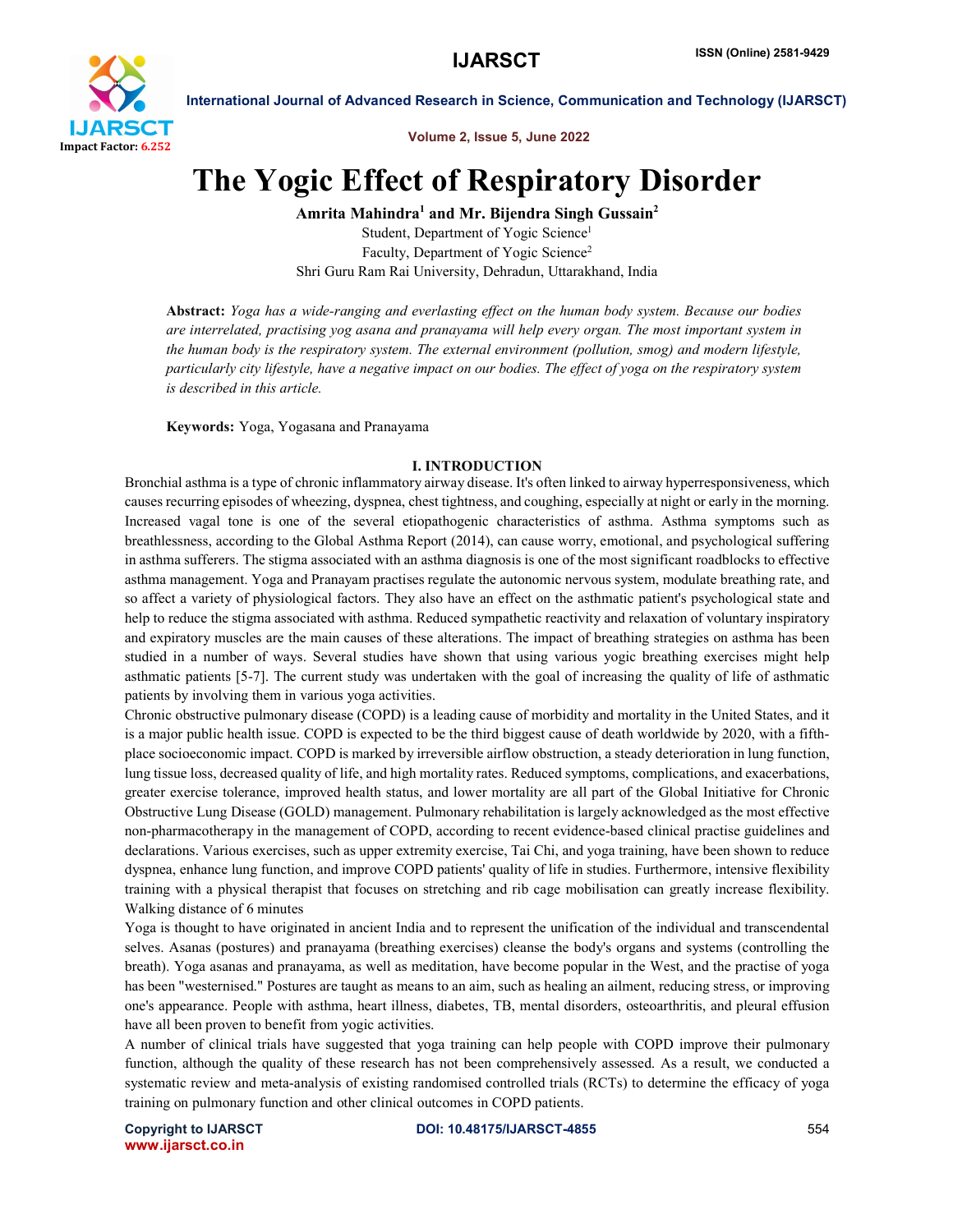

# Volume 2, Issue 5, June 2022

Yoga is an ancient Indian practise that promotes physical, mental, and spiritual well-being. Swami Vivekananda introduced it to the United States in 1893, and since then, yoga practise has turned toward the goals of health, beauty, and bodily therapy, ushering in the modern yoga era. As the popularity of modern yoga grew, the focus switched to mindbody activities. Standard yoga commonly involves asana (posture), pranayama (breathing), and meditation, with pranayama being used by 89.9% of yogis and meditation being used by about half of them (54.9%). Asana is a type of whole-body movement that includes multi-joint stretching and strength-building motions of varied degrees of difficulty, as well as other fitness-related activities. Puraka (inhalation), Kumbhaka (retention), and Rechaka (breath holding) are the three phases of pranayama, which entail voluntary control of respiratory muscles and involve varied breathing speeds, shortening and elongation of breathing, and breath holding (exhalation).

# II. YOGA

Yoga is derived from the Sanskrit word 'Yuj,' which meaning 'to connect.' Yoga is a living science aimed at fully developing the sixth sense and enabling and equipping man to live a tranquil and joyous existence. Yoga is an ancient method that promotes body and mental balance. The Bhagavad Gita, the most well-known of all Indian philosophical texts, asserts, "Yoga is competence in action." Yoga is a holistic philosophy for living that includes not only exercises to improve the'skill' of the body, but also strategies to affect the mind and emotions.

Patanjali, known as the "Father of Yoga," believed that each person is made up of matter (prakritti) and spirit (manas) (purursha). He defines yoga as "Yogah Chitha Vritti Nirodhah," which translates to "Yoga implies managing the activity of the mind."

Ashtanga Yoga, as taught by Patanjali, comprises eight aspects:

- 1. Yama, or the Moral Code
- 2. Niyama (nonattachment) is a Buddhist concept.
- 3. Asana (posture)
- 4. Pranayama (breathing control)
- 5. Pratyahara, or Sense Control
- 6. Dharana (concentration) is the sixth step.
- 7. Dhyana (meditation) is number seven.
- 8. Contemplation or Samadhi

# III. PRANAYAMA

To live is to breathe. Life is completely reliant on breathing; all living things, even plants, require air to survive. A Hindu saying says, "Life is nothing but a sequence of breaths." From the moment an infant fills its lungs to the last gasp of a dying man, breath is always present.

Pranayama is an important scientific and therapeutic part of yoga. Pranayama is the control of intake, exhalation, and the retention of essential energy during the breathing process. Prana is the life force that penetrates the entire universe. It is the bio energy that stimulates the human organism and the life within the seed that causes it to grow. It has a strong connection to the air we breathe, which is our primary source of prana. However, air is merely the physical medium via which prana is extracted and managed. 'Yama' means'control,' and pranayama is a collection of methods aimed at stimulating or balancing vital energy. They cleanse and unblock the pranic body, allowing energy to flow freely. Pranayama provides more than just a mechanical benefit by exercising the lungs. It teaches us to use all of our lungs, stimulates lung tissue, relaxes chest muscles, and energises the entire system. Pranayama has a relaxing impact that works in tandem with meditation to provide us peace and harmony.

The 'prana shakthi' or 'Kundalini' is a dormant potential energy that contains all of the life force or Prana. The'mooladhara chakra' is where it lives. This prana moves from the mooladhara chakra up the spinal column to the 'Ajna chakra,' which is located between the eyebrows, according to yoga. Prana is also disseminated throughout the body via a variety of nerve channels, ensuring that it reaches every particle.

Inhalation (puraka) stimulates the system and fills the lungs with fresh air; retention (kumbhaka) raises the internal temperature and aids in the absorption of oxygen; and exhalation (rechaka) causes the diaphragm to return to its original position, forcing toxins and impurities out through the contraction of intercostal muscles. The success of Pranayama is contingent on maintaining precise ratios between inhalation, exhalation, and retention.

www.ijarsct.co.in

Copyright to IJARSCT **Example 2012 10.48175/IJARSCT-4855** 555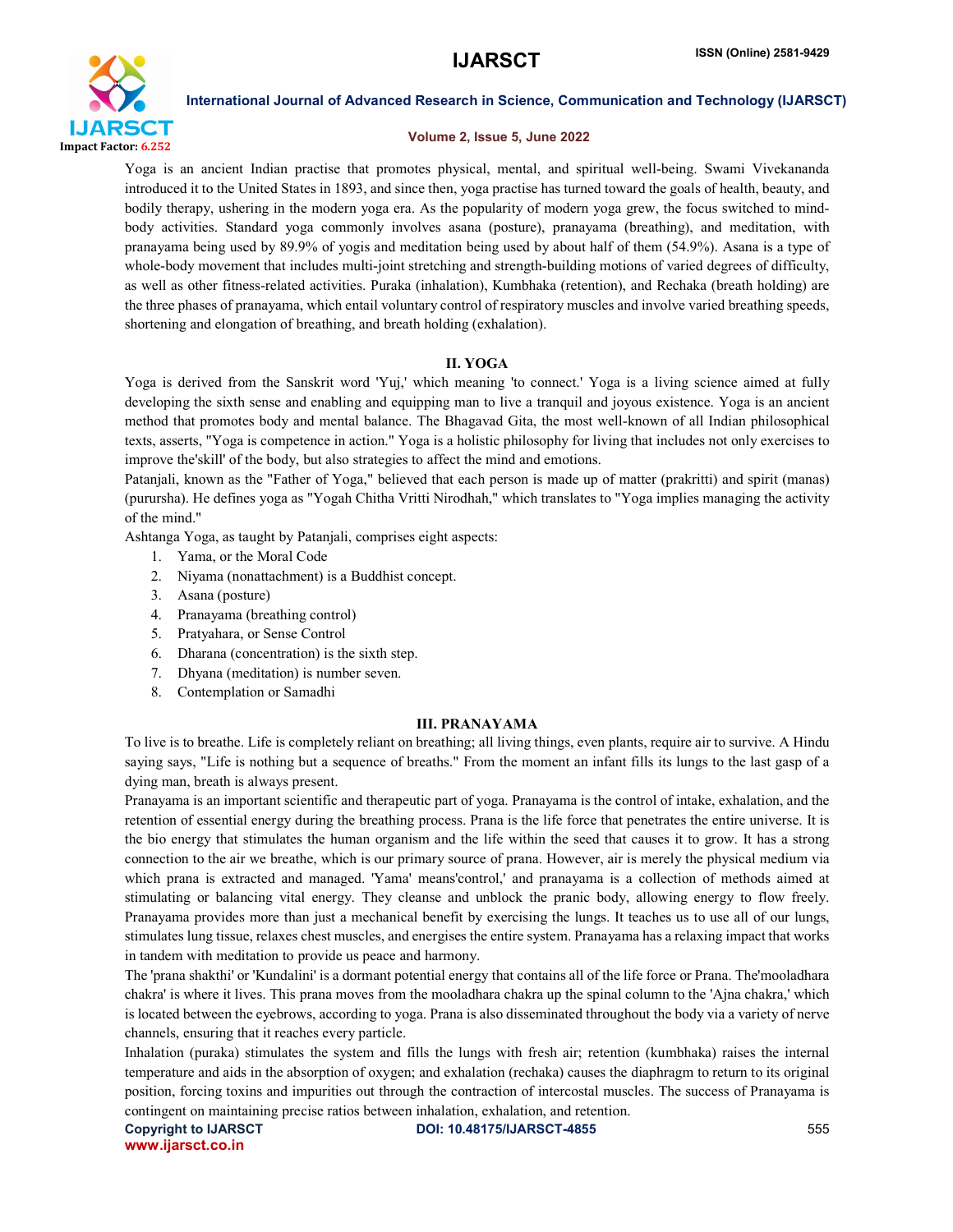

# Volume 2, Issue 5, June 2022

The general sense of inadequacy is generated by air polluted by gasoline fumes and a lack of sunlight caused by a thick layer of immobile smoke hanging over cities caused by industries and other sources. The effects of temperature and climate on our bodies cause us to feel completely weary at the conclusion of each season of the year. When atmospheric pressure is very low or when there are sudden variations in temperature, we feel particularly fatigued and worn due to the build-up of toxins created by each physical or mental effort; we seem to lack air and vital energy drops, especially when the weather is hot. Pranayama can help to reduce the build-up of toxins in the body, which paralyses the muscles and nerves. Pranayama cleanses the body of impurities before replenishing it with therapeutic oxygen that stimulates circulation.

Pranayama is made up of two words: prana, which means breath, and ayama, which means to extend or expand. This refers to the ability to control one's breathing. The term pranayam, which literally means "control of prana," has come to be connected with the control of the act of breathing in practise. Throughout its life, every living being is observed to breathe air (pran vayu) in and out of its body. Pranayama (yogic breathing) is a technique for controlling pran-vayu and extending life. Puraka (inhalation), kumbhaka (breathing retention), and recaka (exhalation) are the three components of pranayama (expiration) In hatha-yoga, several intricate postural techniques of yogic breathing and mudras, bandha, are described. Suryabhedana and ujjayi (Hissing breath), sitkari, sitali (cooling breath), bhastrika (bellows breath), Bhramari, Murcha, and plavini are the eight forms of pranyama. anulom vilom (alternate nostril breathing technique) and kapalbhati are two other types of pranayam (frontal lobe cleansing technique)

# IV. EFFECT ON RESPIRATORY SYSTEM;

One of the most important systems in the body is the respiratory system. The lungs, bronchial tube, nose, and air channels make up this system (larynx, pharynx, and trachea). It is primarily in charge of delivering oxygen and removing carbon dioxide from the body. It also enables us to communicate. Our life source is oxygen, and a lack of oxygen in the body might result in death. The hundred-billion cells that make up our body, particularly the brain, utilise the oxygen delivered by our Respiratory System.

The health of the body is preserved. Blood purification is a process in which the blood is cleansed of impurities. The ability to absorb oxygen has improved. Strengthening the heart and lungs Blood pressure management, Nervous system regulation is a term used to describe the process of regulating the nervous system Assisting with the healing process and therapies Increasing infection resistance

# V. EFFECT OF PRANAYAM

Pranayam is made up of three parts. Puraka, Kumbhaka, and Recaka are three different types of Puraka. Puraka is a Sanskrit word that means "inspiration." The heart rate slows during inhalation; with a slower pace, the heart's resting period is lengthened; the diastole is prolonged; the heart muscles enjoy more rest, while the cavities of the heart are filled with blood. More blood is pumped into circulation with greater force during the next contraction (systole), improving overall circulation.

Kumbhaka (retention of breath): Fresh air is not circulated during kumbhaka, resulting in a reduction in blood oxygen tension. As a result, some of the inactive capillaries that were previously crushed free up. As a result of the cerebral anoxia, cerebral vasodilation occurs, and circulation improves. Kumbhaka disrupts the brain waves and inhibits vital physiological rhythms. All brain rhythms can be controlled by regulating brain waves. It also has a physiological effect on the body by forcing the mental process to halt due to the vacum formed inside the body.

Recaka (Expiration): Recaka is a slow expiration technique that uses conscious effort and the cerebral cortex of the brain. These inhibitory impulses from the cortex overflow into the next part of the hypothalamus that deals with emotions, quieting it down. As a result, a relaxing effect is produced.

The following are the effects of several types of pranayama.

# 5.1 Pranayama Surya Bhedana

Pranayama helps to aerate the lungs, eliminate mucus, and improve lung compliance. There was a large increase in 02 consumption (17%), a significant decrease in digit pulse volume (45.7%), and a significant increase in systolic blood pressure (mean increase 9.4 mmHg).